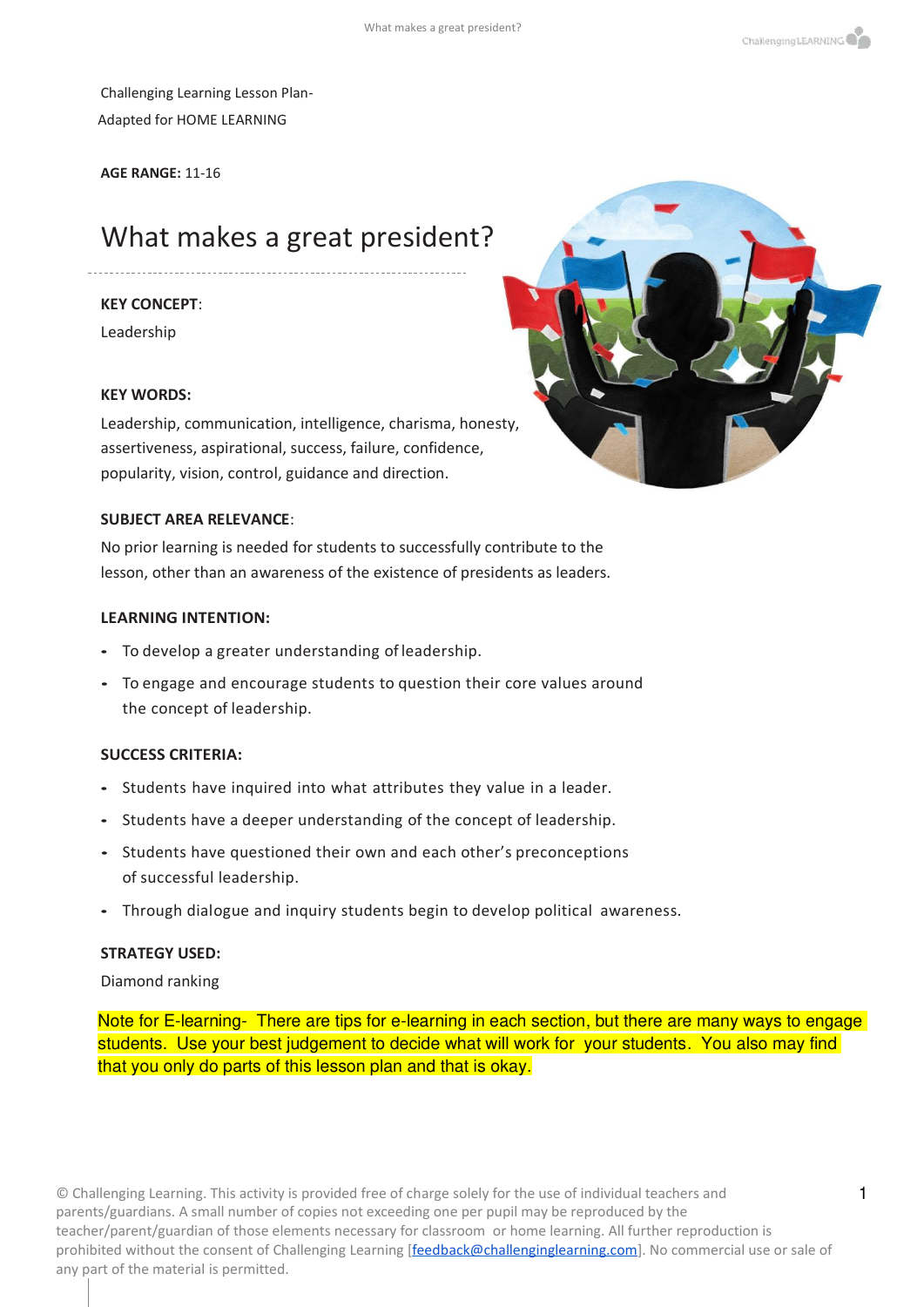#### **1. Identify The Concept:**

TIP FOR E-LEARNING- If you have a format for students to interact in chat rooms or on discussion boards, pose the question, *What Makes a Great President?* and ask students to post their ideas.

This is when your students have a basic knowledge of the concept you wish them to explore. The actions that your students might take in this phase include:

- Saying they know something about the central concept
- Being able to identify, name, remember, match or list basic characteristics of the concept
- Having a go at defining the concept with simple answers
- Identifying relevant information
- Beginning to know the relevance of the concept
- Saying they are ready for the pit

Do not confirm or challenge the ideas your students offer at this stage. You want them to explore possibilities, so leave your opinions at the door as much as possible. Remember: the Learning Challenge is about teaching your students how to think, not what to think.

Some of the key areas to investigate within and around the concept of leadership are the following:

- Defining leadership
- Democracy
- Dictatorship
- Charisma
- Power
- Influence
- Confidence
- Collective responsibility
- Popular culture
- Historical interpretations of 'Great Leaders'
- Cultural analysis of 'Great Leaders'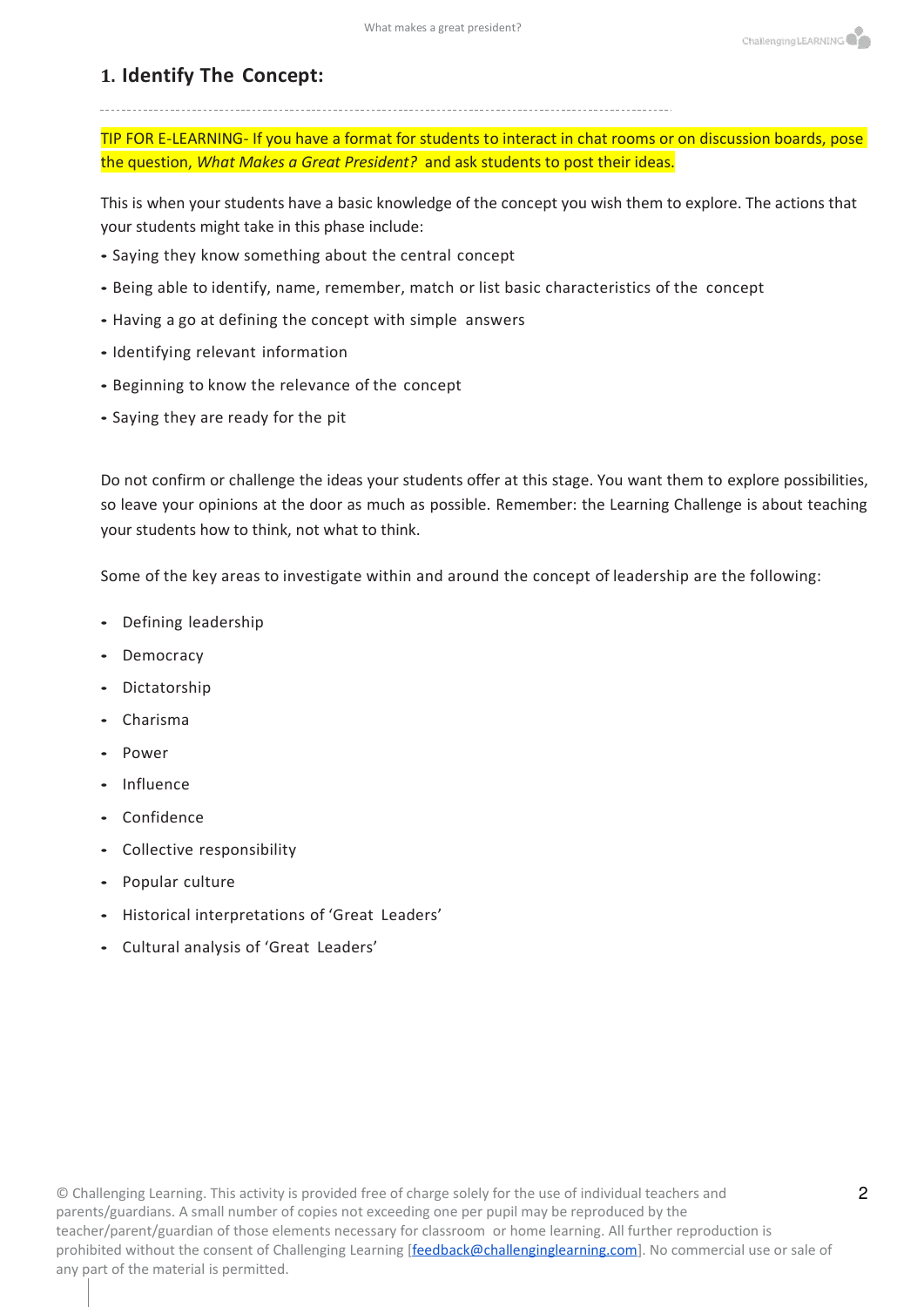#### **2. Challenge The Concept (Cognitive Conflict):**

TIP FOR E-LEARNING- Choose a few of the questions below and post them for your students to think about. Then ask them to go back to their answers to the question *What makes a great president?* and read one another's answers. Encourage them to find at least one statement to respond to in agreement by saying I agree with this because.... Next encourage them to find at least two statements that they want to expplore further by asking questions like *What do you mean by…. Would this always be true of a great president? Could someone have this quality and not be a great president?* Encourage students to engage in continued dialogue for a day or two. Alternatively, if you are able to do small live chats with groups of students, you can discuss some of the questions below.

The key to the Learning Challenge is to get your students 'into the pit' by creating cognitive conflict in their minds. This deliberate creation of a dilemma is what makes the Learning Challenge such a good model for challenge and inquiry, reasoning and reasonableness. Bring other students into the dialogue by inviting comments, responses, examples, agreements, disagreements, reasons and so on. You might need to introduce other relevant perspectives or possible arguments if the dialogue is too limited in scope.

#### **Questions for all students**

The questions below becoming increasingly more challenging and will require a deeper level of thinking and understanding towards the end of the list.

- What does leadership mean to you?
- Can you name a person who has had a tremendous impact on you as a leader?
- Why and how did this person impact your life?
- Are leaders born or made?
- Do you think that everyone wants to develop themselves? Indeed, does everyone want to be a leader?
- What is the difference, if any, between management and leadership?
- What is popularity?
- Should a president/leader be popular?
- Why might some people say "credibility is the foundation of leadership'"?
- What does "being forward-thinking" mean? Why is it an important characteristic for a leader?
- What do you think is meant by the statement "leadership is everyone's business"?
- What is a "role model"?
- Does a role model have to be famous to be a role model?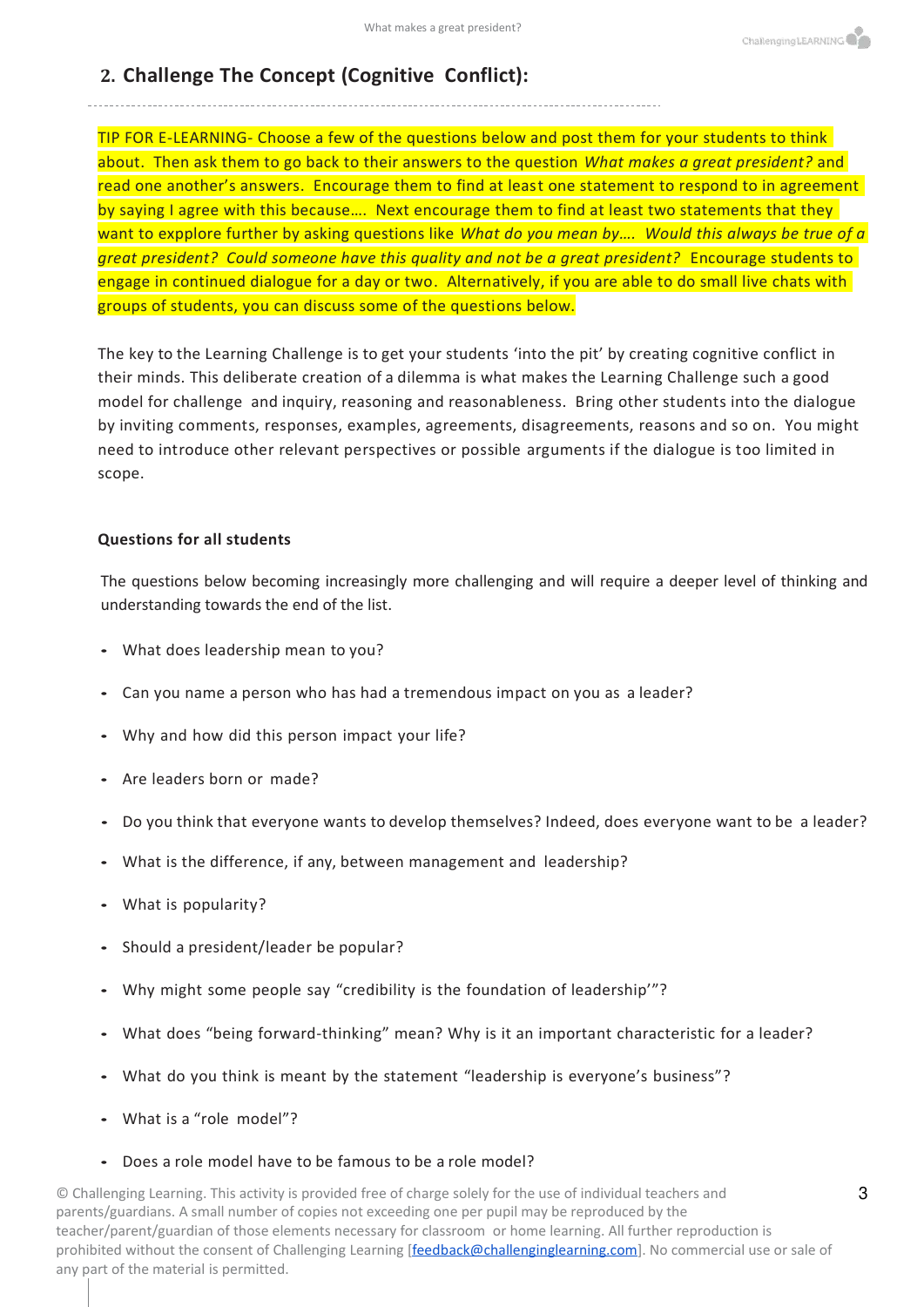- In what ways are role models important for leaders?
- Who are your role models? Their characteristics? What have you learned from them? Have they always been positive?
- Is it essential that presidents are role models?
- Can anybody be president?
- What can leaders do to show others that they are trustworthy?
- Is it important that leaders are always honest?
- Is honesty always the best policy?
- Why is learning from experience important? Describe a time when you have learned from experimentation and even failure. What did you learn that you might not have learned if you hadn't had that experience?
- What is the difference between being deeply committed to a value and imposing your will on others? Does a leader need to know the difference?
- What makes something new and innovative worthwhile doing?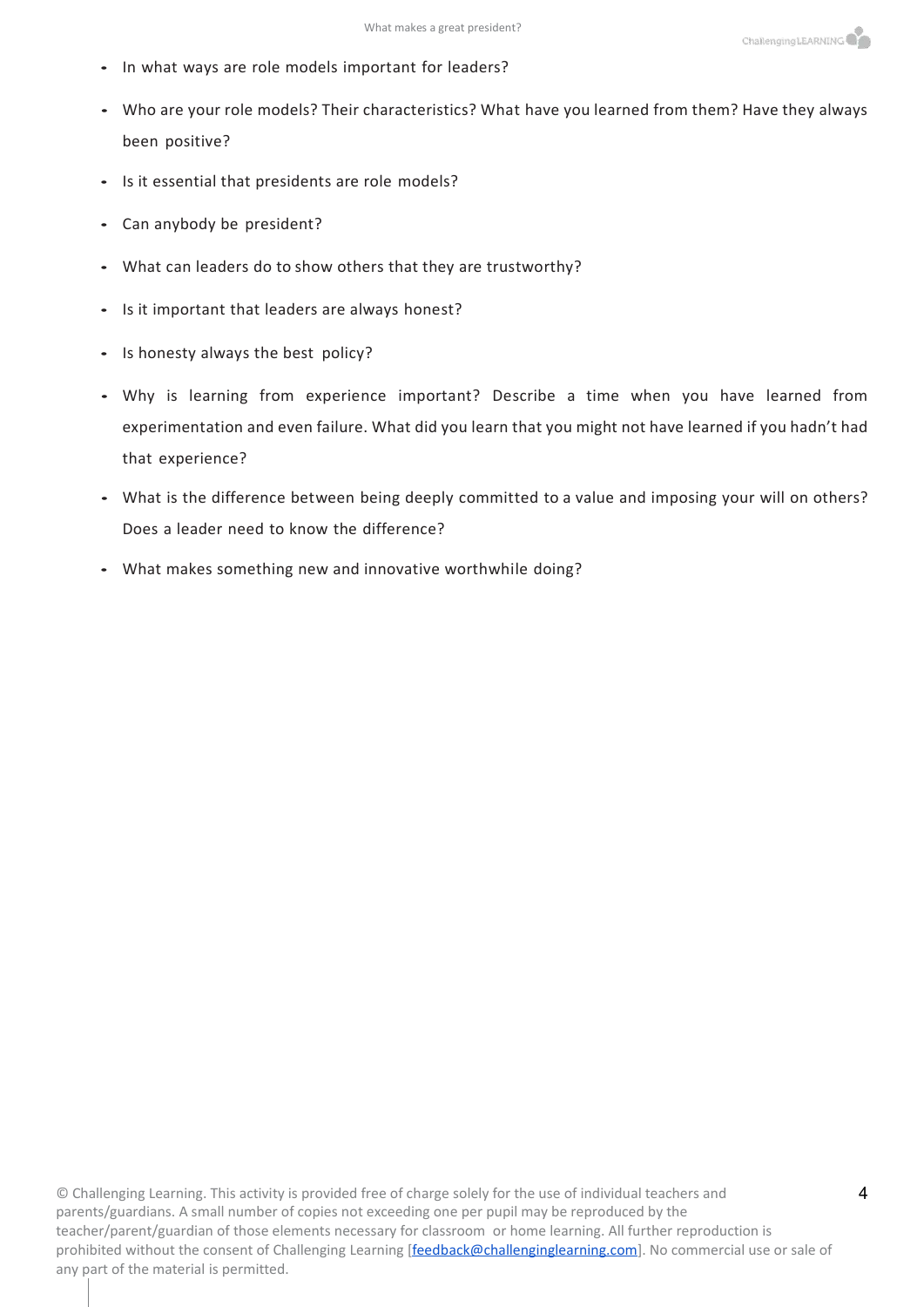#### **3. Construct Understanding:**

TIP FOR E-LEARNING- a) Send the cards to students and ask them to print them so they can use them for the ranking exercise. Once they have ranked them, they can send pictures of their rankings to a small group or partners and discuss them on a discussion board. b) Create a virtual document (i.e. a Google Doc) that has a chart that students can fill in and share using the terms from the cards. c) If you are able to have small group chats, you can talk through this activity virtually. **In any case, encourage questions that make students rethink their ranking and allow them to adjust.**

After spending some time in the pit your students will begin to make links and construct meaning. They will do this by examining options, connecting ideas together and explaining cause and effect. While struggling in the Learning Pit together, students begin to create an answer through social construction. This is the part of the lesson that you want to see them constructing a working definition or an understanding through dialogue.

#### **Activity: Diamond Ranking**

A 'Pit Tool' that would work particularly well with this concept would be ranking. This is a commonly used and easily understood way for your students to sort through the many ideas they have come up with during the wobble phase.

The diamond ranking strategy encourages active participation. It will help your students to prioritise the information, clarify their thoughts and create reasons and reflections.

Before diamond ranking, your students could group the characteristics into different categories. For example, common and unusual factors; relevant and irrelevant; what adults believe and what children believe; wants and needs; always true, sometimes true and never true. It is probably best not to give these categories to your students but instead to ask them to come up with their own.

Now, focusing on the question 'what makes a great president', ask your students to place the characteristic they think is most important, in making a president great at the top. The next two most important should be placed underneath the first one, but side-by-side to each other to show they are thought of as 'second equal'. After that, there are three third-equals, two fourth- equals and then the single least important one at the bottom, as shown in the figure below.

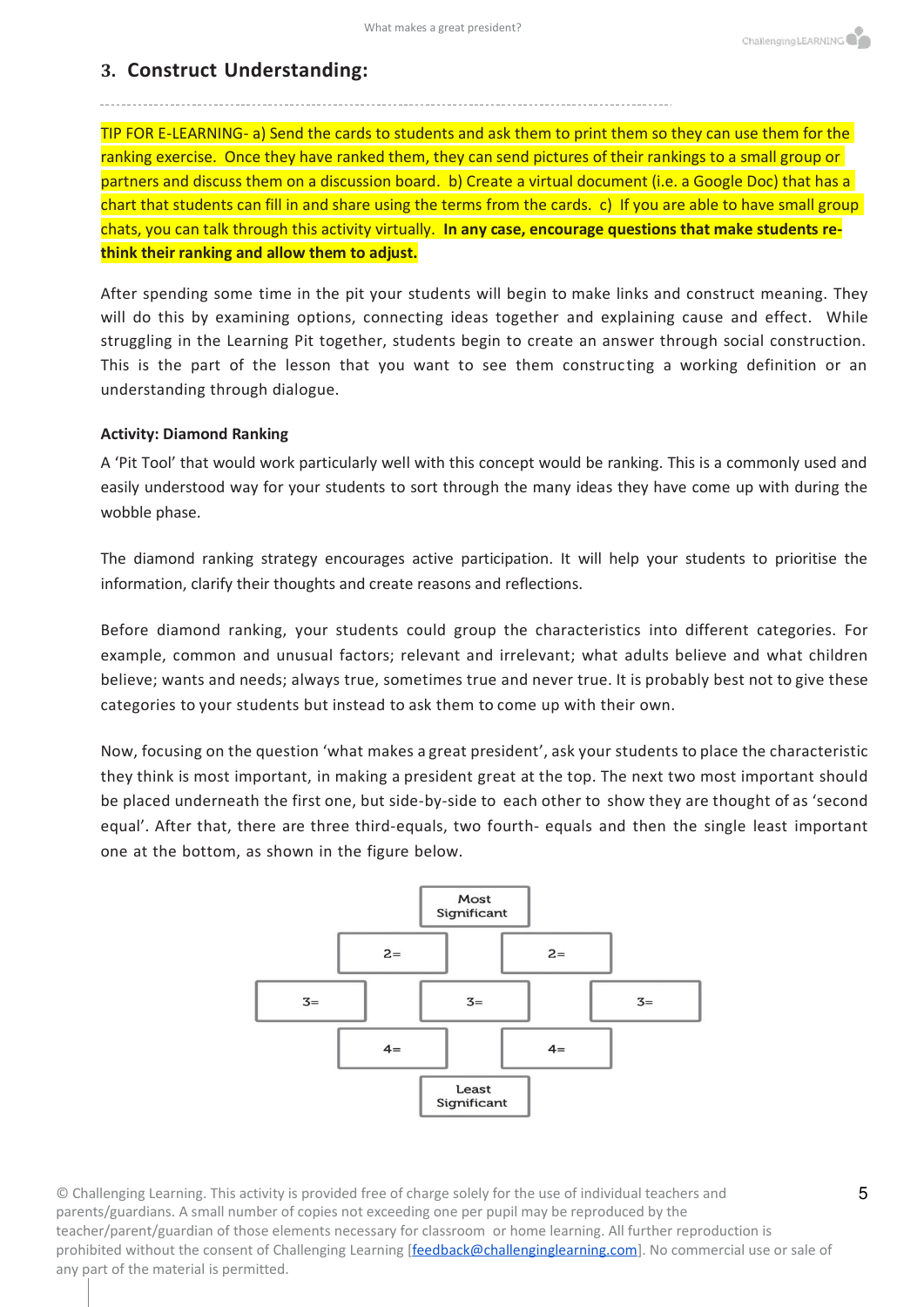#### SIMPLIFICATION / EXTENSION / ADAPTATION:

In order to simplify this activity, you could reduce the amount of characteristic cards you give the students to sort and classify. Please note that some students will imply 'rank' characteristics in alphabetical order, particularly when they are finding the idea of ranking too challenging. If your students do this then gently remind them that the task is not to 'sort' but to 'rank' and that alphabetical order is not a rank. In this instance you could ask them to diamond rank only 4 characteristics.

To extend the activity you could ask the students to re-rank according to different criteria, but still focused on the concept of leadership. The following categories could be used, 'key qualities that every good leader should possess when- being honest; delegating; communicating, showing confidence; having a positive attitude and being creative.' Again it is probably best not to give these categories to your students but instead to ask them to come up with their own.

To extend the activity further students could research past presidents and supplement the existing characteristic cards with some of their own, that they identify through considering the attributes or previous presidents.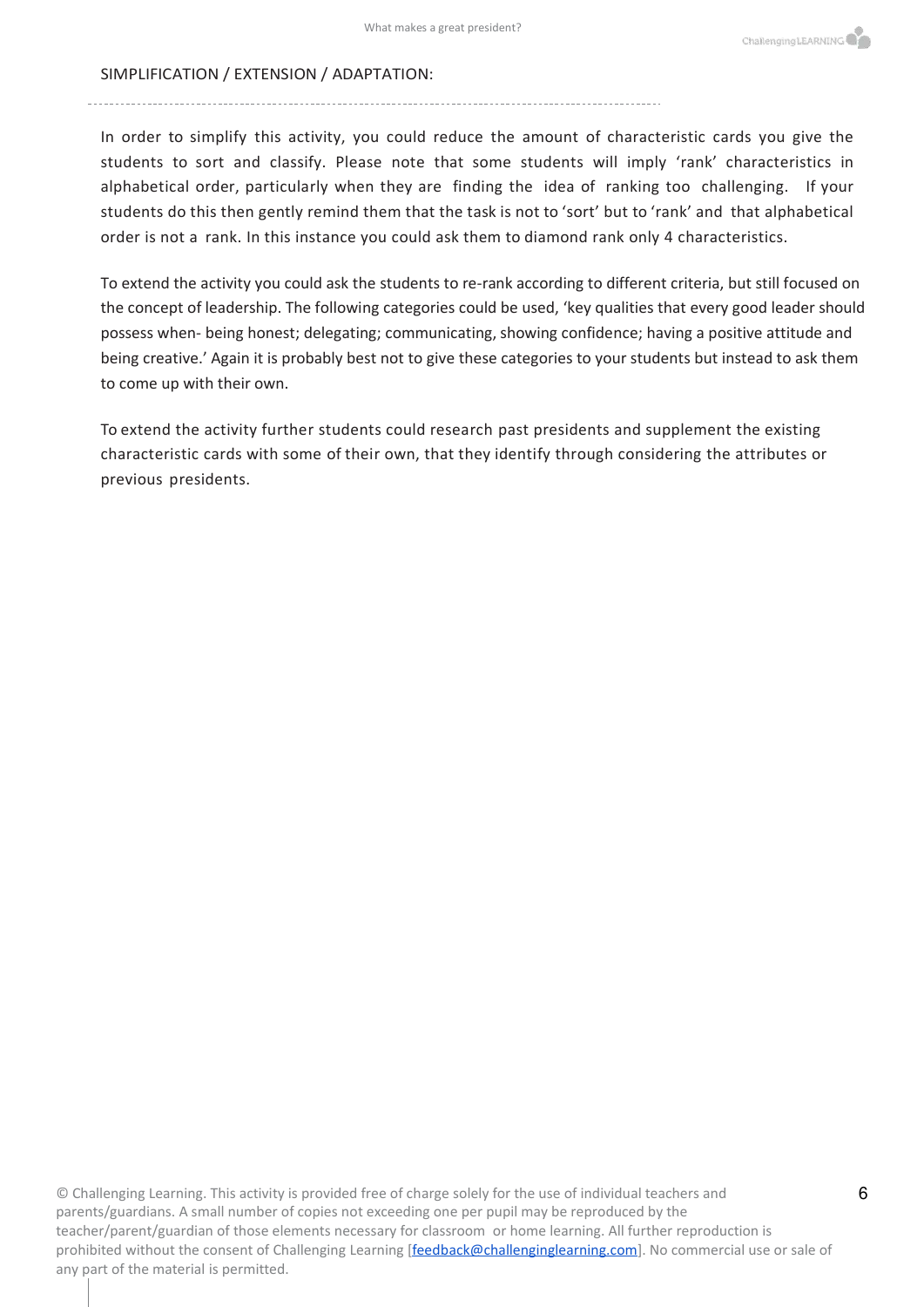#### **4. Consider The Learning Journey:**

#### TIP FOR E-LEARNING- These reflections can be done through journaling.

This is when your students are considering their learning journey and looking for ways to apply their new understanding. After achieving a sense of eureka, your students should reflect on their learning journey. They can do this by considering how they progressed from simplistic ideas (stage 1), to the identification of more complex and conflicting ideas (stage 2), through to a deeper understanding of how all these ideas interrelate to each other (stage 3). Now at stage 4, they can think about the best ways to relate and apply their new understanding to different contexts.

The actions that your students might take in this phase include:

- Reviewing, relating and understanding their learning journey
- Applying their understanding to new and different contexts
- Being able to generalise, hypothesise, prioritise, design, create, evaluate and perform
- Explaining how they developed their understanding and saying what they could have done differently
- Critiquing the process and strategies they used this time so as to identify how best to tackle other concepts
- Creating similar tasks or problems for others to try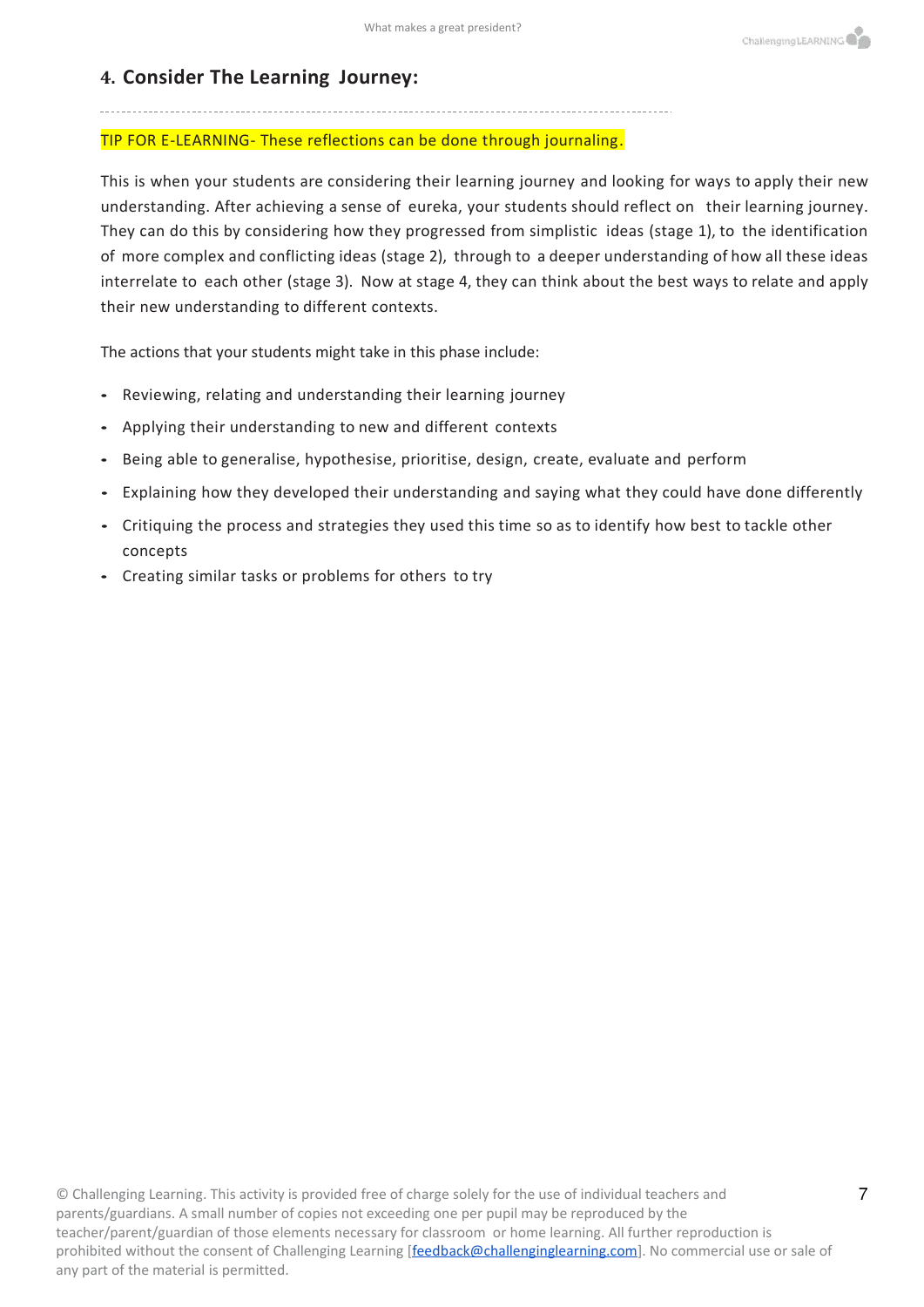ACTIVITY: What makes a great president?  $1 - 1$ 

#### Good communicator

©2017 www.challenginglearning.com

ACTIVITY: What makes a great president? 1-4

#### Confidence

©2017 www.challenginglearning.com

ACTIVITY: What makes a great president? 1-7

#### **Intelligence**

©2017 www.challenginglearning.com

Confidence<br>
EQUIT www.challenginglearning.com<br>
at makes a great president?<br> **Intelligence**<br>
EQUIT www.challenginglearning.com<br>
at makes a great president?<br>
Visionary<br>
at makes a great president?<br>
Decisive<br>
and makes a grea ACTIVITY: What makes a great president? 1-10

#### Visionary

©2017 www.challenginglearning.com

ACTIVITY: What makes a great president? 1-13

#### **Decisive**

©2017 www.challenginglearning.com

ACTIVITY: What makes a great president? 1-16

#### Knowledgeable

ACTIVITY: What makes a great president? 1-2

# A man

©2017 www.challenginglearning.com

ACTIVITY: What makes a great president? 1-5

# **Attractive**

©2017 www.challenginglearning.com

ACTIVITY: What makes a great president? 1-8

#### A calm manner

©2017 www.challenginglearning.com

**Attractive**<br>
POLY www.challenginglearning.com<br>
makes a great preside<br>
COLOM MONICETY<br>
MONESTY<br>
MONESTY<br>
PONESTY<br>
PONESTY<br>
PONESTY<br>
PONESTY<br>
PONESTY<br>
PONESTY<br>
COLY www.challenginglearning.com<br>
MACTIVITY:<br>
makes a great pre ACTIVITY: What makes a great president? 1-11

#### Honesty

©2017 www.challenginglearning.com

ACTIVITY: What makes a great president? 1-14

#### **Charismatic**

©2017 www.challenginglearning.com

ACTIVITY: What makes a great president? 1-17

#### Fashionable

ACTIVITY: What makes a great president? 1-3

#### A woman

©2017 www.challenginglearning.com

ACTIVITY: What makes a great president? 1-6

#### Toughness

©2017 www.challenginglearning.com

ACTIVITY: What makes a great president? 1-9

# **Influential**

©2017 www.challenginglearning.com

ACTIVITY: What makes a great president? 1-12

#### Popular

©2017 www.challenginglearning.com

Popular<br>
Popular<br>
Pactivity:<br>
Popular<br>
Popular<br>
Popular<br>
Popular<br>
Popular<br>
Popular<br>
Popular<br>
Popular<br>
Popular<br>
Popular<br>
Popular<br>
Popular<br>
Popular<br>
Popular<br>
Popular<br>
Popular<br>
Popular<br>
Popular<br>
Popular<br>
Popular<br>
Popular<br>
Pop ACTIVITY: What makes a great president? 1-15

# of humour

©2017 www.challenginglearning.com

ACTIVITY: What makes a great president?  $1 - 18$ 

Tall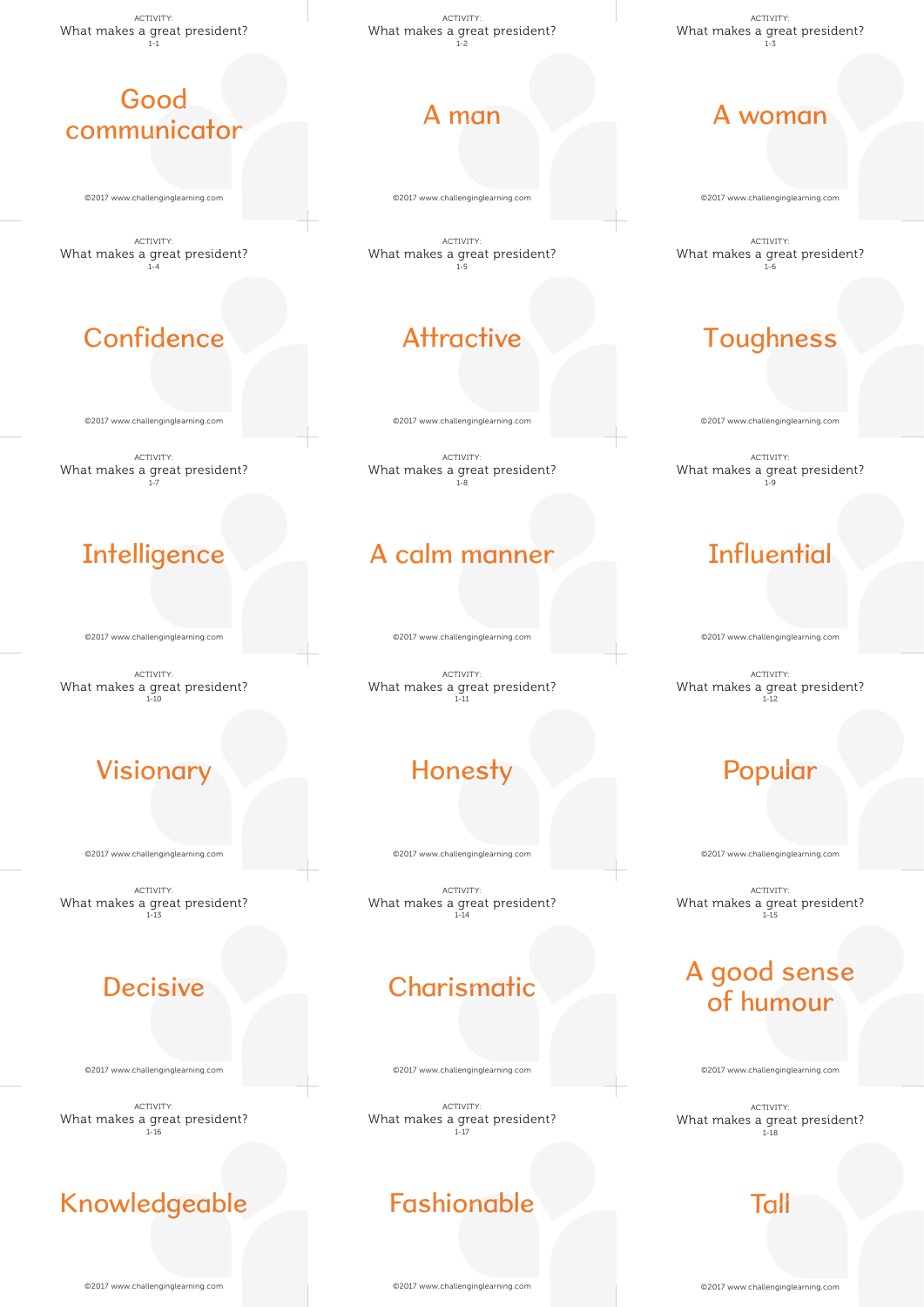ACTIVITY: What makes a great president?  $1 - 19$ 

#### Smart

©2017 www.challenginglearning.com

ACTIVITY: What makes a great president? 1-22

# Powerful

©2017 www.challenginglearning.com

ACTIVITY: What makes a great president?  $-25$ 

# Good hair

©2017 www.challenginglearning.com

ACTIVITY: What makes a great president? 1-28

# **Generosity**

©2017 www.challenginglearning.com

ACTIVITY: What makes a great president? 1-31

#### **Healthy**

©2017 www.challenginglearning.com

ACTIVITY: What makes a great president? 1-34

#### Reasonableness

ACTIVITY: What makes a great president?  $1 - 20$ 

## A university education

©2017 www.challenginglearning.com

ACTIVITY: What makes a great president? 1-23

# Youth

©2017 www.challenginglearning.com

ACTIVITY: What makes a great president? 1-26

# Positivity

©2017 www.challenginglearning.com

ACTIVITY: What makes a great president? 1-29

# **Conflict**

©2017 www.challenginglearning.com

ACTIVITY: What makes a great president? 1-32

#### **Passionate**

©2017 www.challenginglearning.com

ACTIVITY: What makes a great president? 1-35

#### **Honesty**

ACTIVITY: What makes a great president?  $1 - 21$ 

# Aspirational

©2017 www.challenginglearning.com

ACTIVITY: What makes a great president? 1-24

# **Experience**

©2017 www.challenginglearning.com

ACTIVITY: What makes a great president? 1-27

# **Compassion**

©2017 www.challenginglearning.com

ACTIVITY: What makes a great president? 1-30

#### Fit

©2017 www.challenginglearning.com

ACTIVITY: What makes a great president? 1-33

#### **Empathetic**

©2017 www.challenginglearning.com

ACTIVITY: What makes a great president? 1-36

#### Wisdom

©2017 www.challenginglearning.com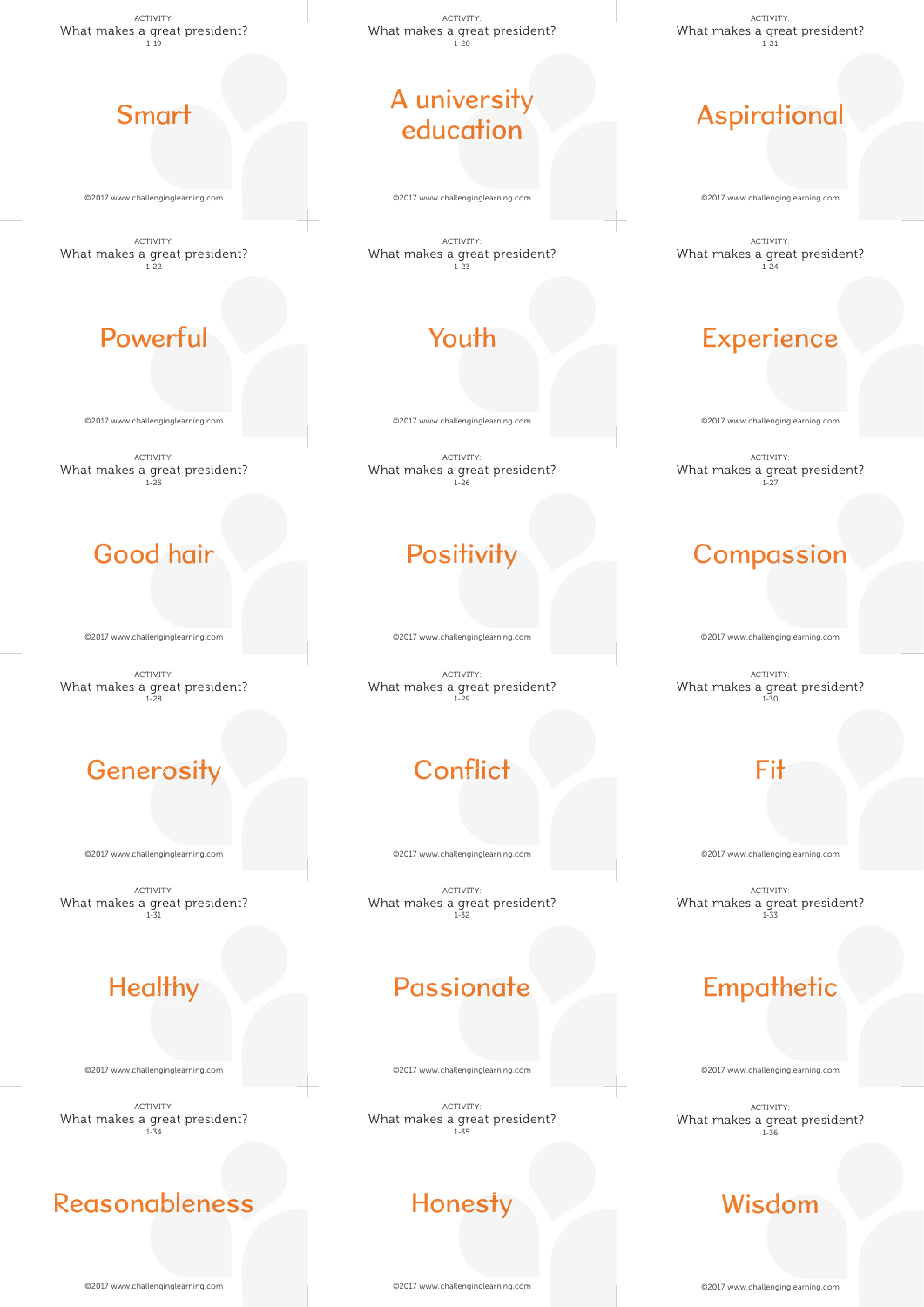ACTIVITY: What makes a great president?  $1 - 37$ 

#### Religious beliefs belief

©2017 www.challenginglearning.com

ACTIVITY: What makes a great president? 1-40

## An extrovert

©2017 www.challenginglearning.com

xtrovert<br>
Challenginglearning.com<br>
ACTIVITY:<br>
Sa great preside<br>
1-43<br>
An ACTIVITY: What makes a great president?  $-1 - 43$ 

# environmentalist ronmentalist<br>
HI<sup>7</sup> www.challenginglearning.com<br>
ACTIVITY:<br>
nakes a great president?<br> **Creative** Suassemannian and the content<br>of the subsection of the content of the content of the content of the content of the content of the content of the content of the content of the content of the content of the content of the co

©2017 www.challenginglearning.com

ACTIVITY: What makes a great president? 1-46

©2017 www.challenginglearning.com

Creative<br>
Papazz www.challenginglearning.com<br>
t makes a great preside<br>
Persuasive ACTIVITY: What makes a great president? 1-49

©2017 www.challenginglearning.com

ACTIVITY: What makes a great president? 1-52

#### **Committed**

ACTIVITY: What makes a great president?  $1 - 38$ 

©2017 www.challenginglearning.com

ACTIVITY: What makes a great president? 1-41

## An introvert

©2017 www.challenginglearning.com

ACTIVITY: What makes a great president? .<br>1-44

#### **Energetic**

©2017 www.challenginglearning.com

ACTIVITY: What makes a great president? 1-47

#### **Trustworthy**

©2017 www.challenginglearning.com

ACTIVITY: What makes a great president? 1-50

#### A positive attitude

©2017 www.challenginglearning.com

ACTIVITY: What makes a great president? 1-53

#### **Empathetic**

ACTIVITY: What makes a great president? 1-39

©2017 www.challenginglearning.com

ACTIVITY: What makes a great president? 1-42

#### An animal lover

©2017 www.challenginglearning.com

ACTIVITY: What makes a great president? 1-45

# Inspiring

©2017 www.challenginglearning.com

ACTIVITY: What makes a great president? 1-48

#### **Integrity**

©2017 www.challenginglearning.com

entrantial control to the control of the control of the control of the control of the control of the control of the control of the control of the control of the control of the control of the control of the control of the c ACTIVITY: What makes a great president? 1-51

#### Under 30

©2017 www.challenginglearning.com

ACTIVITY: What makes a great president? 1-54

#### Accountable

©2017 www.challenginglearning.com

©2017 www.challenginglearning.com